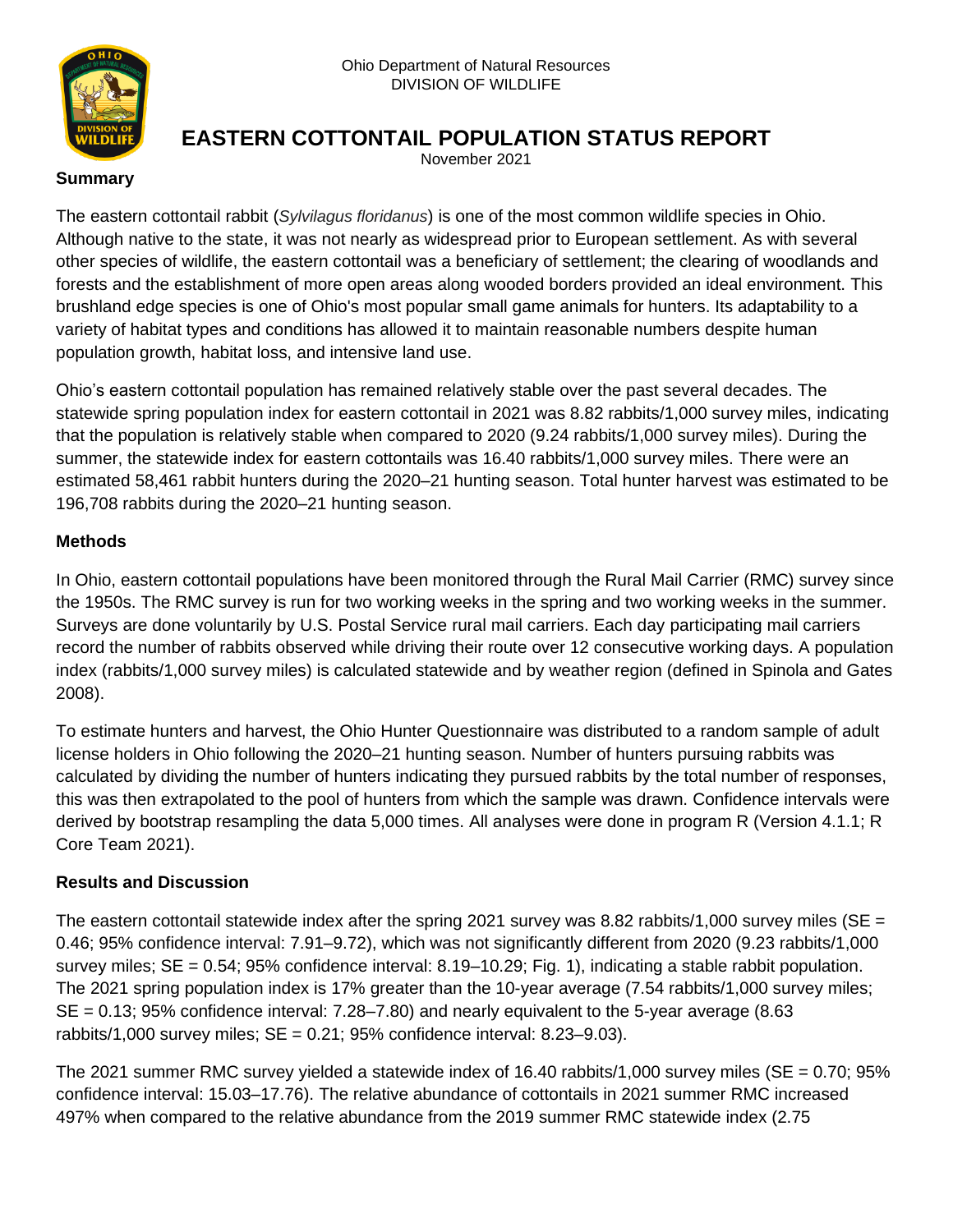rabbits/route; SE = 1.48; 95% confidence interval = 0.00–5.65). The summer RMC was not carried out in 2020 due to COVID-19. The 2021 summer population index was 63% greater than the 10-year average (10.04 rabbits/1,000 survey miles; SE = 0.13; 95% confidence interval: 7.28–7.80) and similar to the 5-year average  $(14.44 \text{ rabbits}/1,000 \text{ survey miles}; \text{SE} = 0.43; 95\% \text{ confidence interval}: 13.59-15.29).$ 

The 2021 spring and summer RMC surveys indicate rabbit populations are well distributed throughout the state (Fig. 3, Fig. 4). In general, indices of eastern cottontail populations were greatest in the northeastern Ohio weather region. The west-central and southeastern Ohio weather regions had the lowest indices of rabbits in the state.

Eastern cottontails were pursued by 17.8% of questionnaire respondents, with an estimated 58,461 rabbit hunters (95% confidence interval: 58,031–58,893) in Ohio during the 2020–21 season. Eastern cottontail hunters averaged 4.9 days afield. Of the questionnaire respondents in pursuit of eastern cottontail, 71.5% hunted solely on private land, 14.9% hunted solely on public land, and 13.7% hunted on both public and private land. Of all respondents who pursued eastern cottontail, 19.9% hunted on Ohio Division of Wildlife areas, 1.6% hunted on state forests, 1.3% hunted on national forests, and 4.7% hunted on Ohio State Parks (Table 3). Average harvest was 3.4 eastern cottontails per hunter during the 2020-21 hunting season. Total estimated harvest of eastern cottontail was 196,708 (95% confidence interval: 167,027–232,366) during the 2020–21 season.

## **Literature Cited**

- R Core Team. 2021. R: A language and environment for statistical computing. R Foundation for Statistical Computing, Vienna, Austria. URL: https://www.R-project.org/
- Spinola, R.M., and R. Gates. 2008. Population Status and Trends of Northern Bobwhite (*Colinus virginianus*) in Ohio: 1984- 2004. Ohio Journal of Science 108:26–30.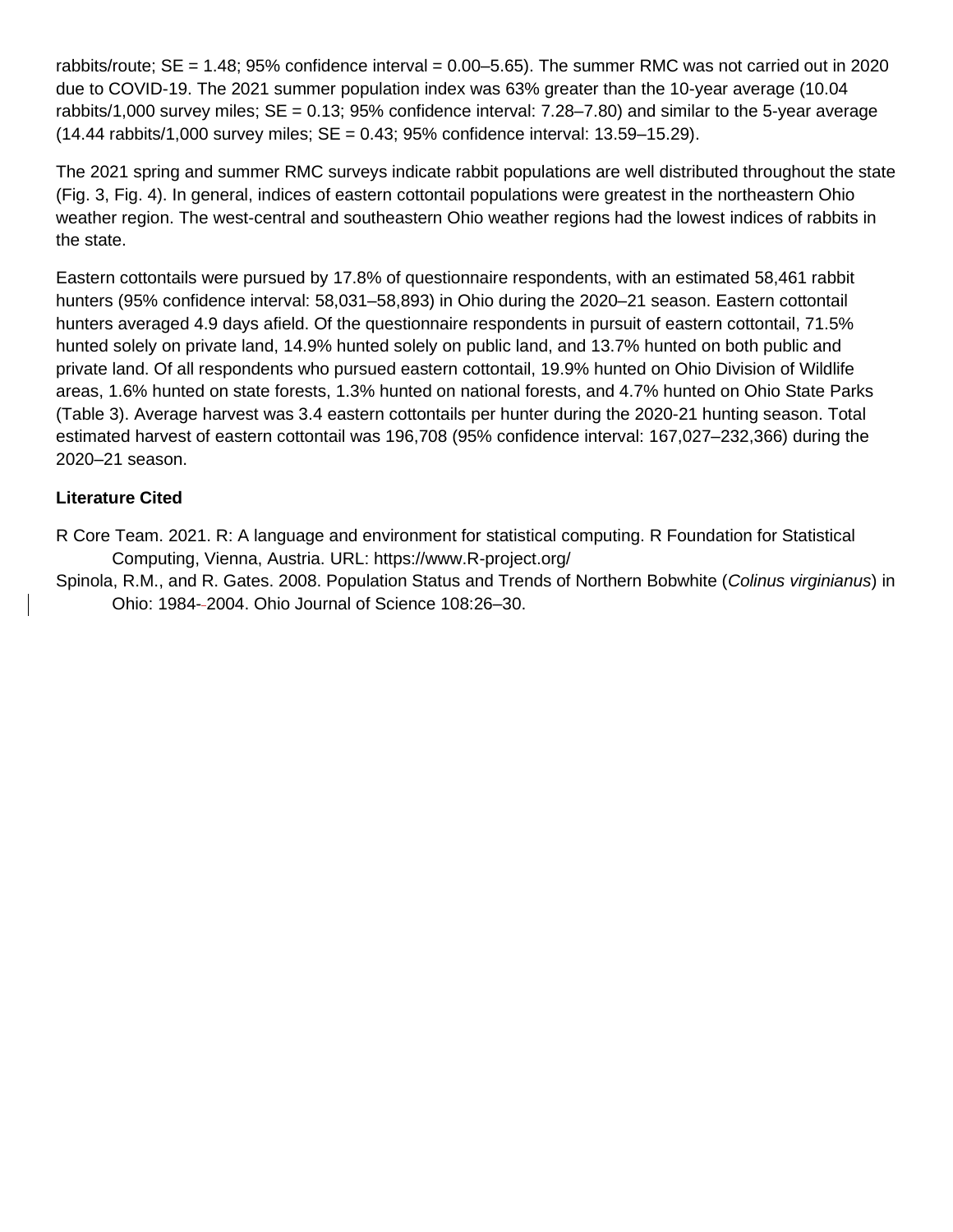

**Figure 1**. Statewide index of eastern cottontail (rabbits/1,000 survey miles) as observed by rural mail carriers during the spring for the state of Ohio (rabbits/route), 1987–2021. Error bars indicate 95% confidence intervals.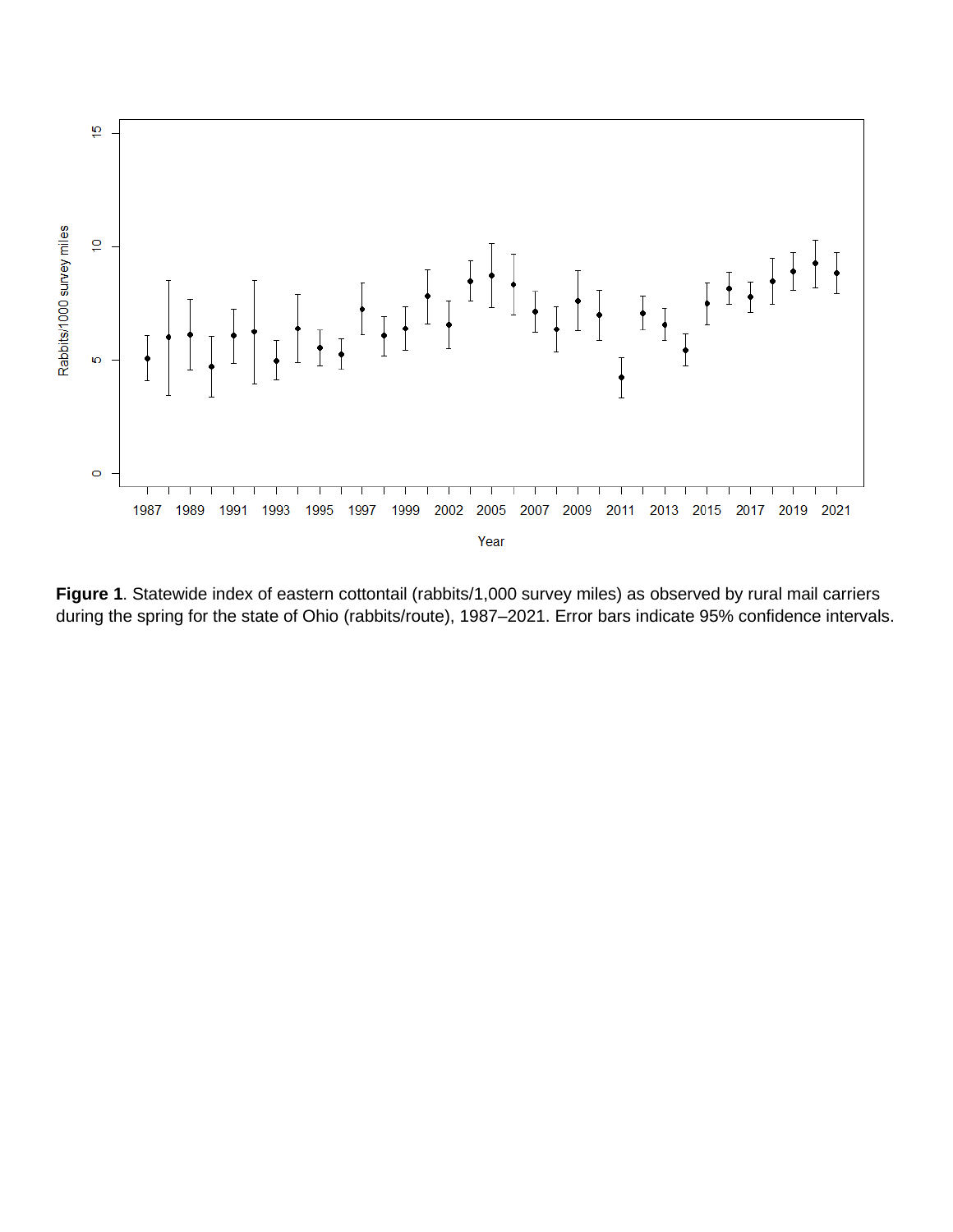

**Figure 3**. Population indices of eastern cottontail populations by weather region in Ohio, derived from the 2021 spring rural mail carrier survey.